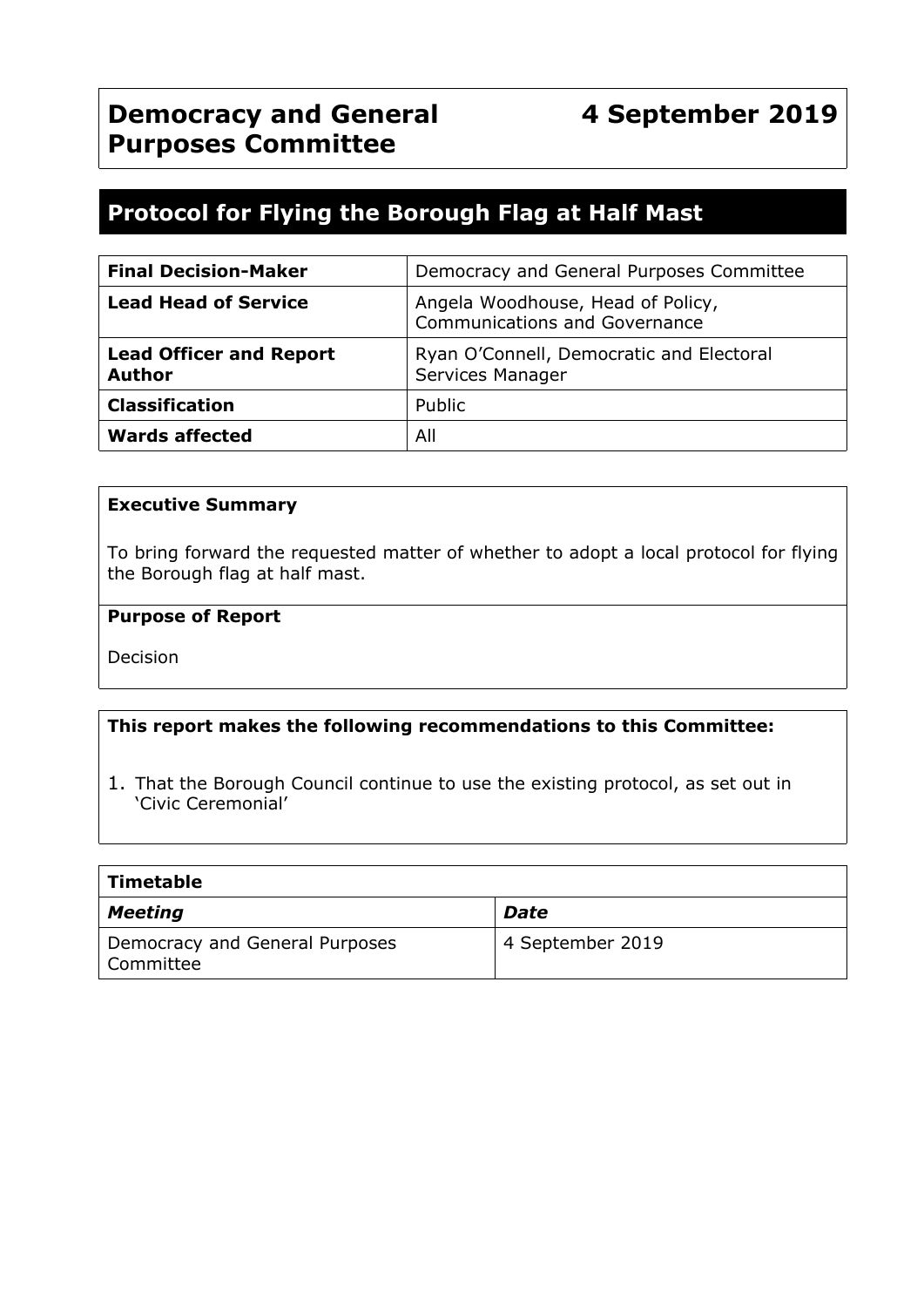# **Protocol for Flying the Borough Flag at Half Mast**

# **1. CROSS-CUTTING ISSUES AND IMPLICATIONS**

| <b>Issue</b>                                        | <b>Implications</b>                                                                                                                                                       | Sign-off                                               |
|-----------------------------------------------------|---------------------------------------------------------------------------------------------------------------------------------------------------------------------------|--------------------------------------------------------|
| <b>Impact on</b><br>Corporate<br><b>Priorities</b>  | <b>None</b>                                                                                                                                                               | Democratic and<br><b>Electoral Services</b><br>Manager |
| <b>Cross</b><br><b>Cutting</b><br><b>Objectives</b> | Heritage is Respected                                                                                                                                                     | Democratic and<br><b>Electoral Services</b><br>Manager |
| <b>Risk</b><br><b>Management</b>                    | The issue is low risk, but the recommendation is<br>made in order to manage the risk of opening up<br>the protocol too far and suffering from<br>unintended consequences. | Democratic and<br><b>Electoral Services</b><br>Manager |
| <b>Financial</b>                                    | The proposals set out in the recommendation<br>are all within already approved budgetary<br>headings and so need no new funding for<br>implementation.                    | Democratic and<br><b>Electoral Services</b><br>Manager |
| <b>Staffing</b>                                     | We will deliver the recommendations with our<br>current staffing.                                                                                                         | Democratic and<br><b>Electoral Services</b><br>Manager |
| Legal                                               | There are no legal implications                                                                                                                                           | Democratic and<br><b>Electoral Services</b><br>Manager |
| <b>Privacy and</b><br>Data<br><b>Protection</b>     | There are no privacy and data protection<br>implications.                                                                                                                 | Policy and<br>Information<br>Team                      |
| <b>Equalities</b>                                   | The recommendations do not propose a change<br>in service therefore will not require an equalities<br>impact assessment.                                                  | Democratic and<br><b>Electoral Services</b><br>Manager |
| <b>Public</b><br><b>Health</b>                      | There are no implications for public health.                                                                                                                              | Democratic and<br><b>Electoral Services</b><br>Manager |
| <b>Crime and</b><br><b>Disorder</b>                 | There are no implications for Crime and<br>Disorder                                                                                                                       | Democratic and<br><b>Electoral Services</b><br>Manager |
| <b>Procurement</b>                                  | There are no procurement implications                                                                                                                                     | Democratic and<br><b>Electoral Services</b><br>Manager |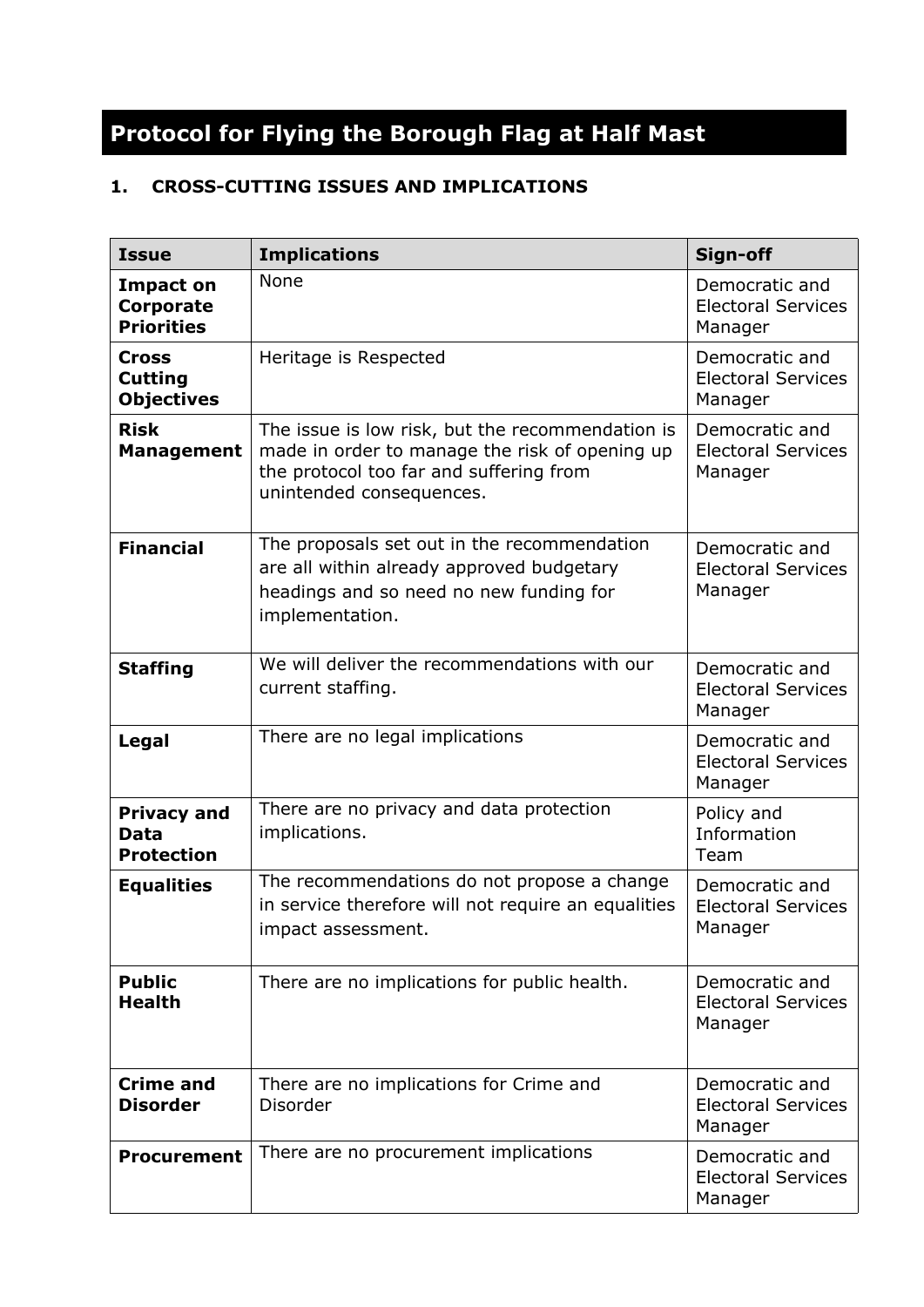# **2. INTRODUCTION AND BACKGROUND**

- 1.1 Cllr Naghi raised a Member item request that was considered at Democracy and General Purposes Committee on 3 July 2019. The Committee requested an officer report on the item.
- 1.2 The Council flies its flags from the Town Hall and has civic protocols to follow for both the Union Flag and the Borough Flag. The Council also has other flags it flies on different occasions. The Union Flag is flown at half mast on set occasions, for example in accordance with specific plans on the death of a senior national figure, or as directed by the Lord Chamberlain's department; when this occurs the Borough Flag would also be flown at half mast. Other than that requirement the Borough Flag is flown at half mast in accordance with a nationally accepted protocol, as set out in Civic Ceremonial as follows:
	- The local authority's flag should be flown at half-mast on the death of the Mayor… from the day of death until sunset on the day of the funeral.
	- It may also be flown at half-mast on the death of a serving member of the Council, the Honorary Recorder or an ex-Mayor…, on the day of the funeral until sunset.

# **3. AVAILABLE OPTIONS**

- 3.1 The Committee could opt to create its own local protocol for the Borough Flag. The scope of that protocol could be broad, to include officers and former members of the Council, or it could be more limited, for example covering members who have served a specific period of time as a Councillor.
- 3.2 The Committee could decide to stay with the existing protocol which is set out in section 2 above.

# **4. PREFERRED OPTION AND REASONS FOR RECOMMENDATIONS**

- 4.1 The preferred option is 3.2, to retain the existing protocol and not produce a local protocol.
- 4.2 The current arrangement recognises the importance of the office of Mayor, as the First Citizen of the Borough with the flag flown at half mast for the full period from death to funeral, whilst also recognising the status of serving members as part of the Council, and the specific civic status of ex-Mayors and the Honorary Recorder.
- 4.3 The advantage of this protocol is that it is clear and provides a line as to who will have the flag flown at half-mast without entering into debates or ambiguity as to who should or should not be included, and helps to